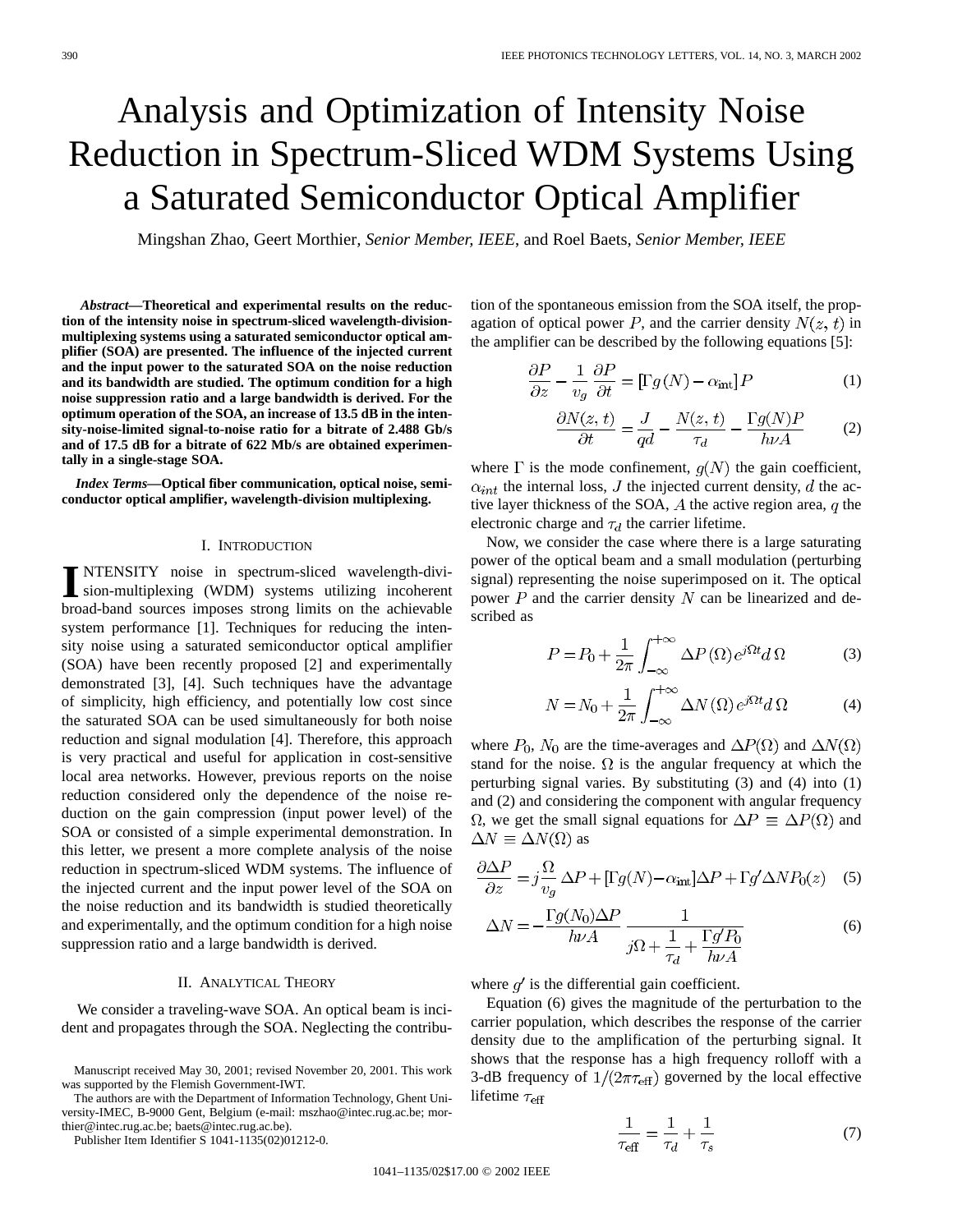where  $1/\tau_s = \Gamma g' P_0 / A h \nu$  is the contribution of the stimulated emission.

The behavior of the optical power fluctuation in the beam is governed by (5). The last term represents coupling of light from the continuous-wave (CW) component into the time-varying component and acts to compress the gain. This gain compression effect vanishes when the optical power is small. And it is such gain compression that gives rise to a suppression of the optical power fluctuation in the beam, and thus, a noise reduction.

From (5) and (6), we have (with  $L$  the length of the SOA)

$$
\frac{\Delta P(L)}{\Delta P(0)} = e^{j(\Omega L/v_g)} e^{-\alpha_{\text{int}}L}
$$

$$
\cdot \exp\left\{\int_0^L dz \frac{\Gamma g(N_0)(j\Omega + 1/\tau_d)}{j\Omega + \frac{1}{\tau_d} + \frac{\Gamma g' P_0(z)}{Ah\nu}}\right\}.
$$
 (8)

From this, the relative intensity noise (RIN) suppression ratio (electrical)  $\eta$  can be derived as in decibel

$$
\eta = -10 \log \left( \left| \frac{\frac{\Delta P(L)}{P_0(L)}}{\frac{\Delta P(0)}{P_0(0)}} \right|^2 \right)
$$
  
= 20 (log *e*) 
$$
\int_0^L dz \frac{\Gamma g(N_0) \frac{\Gamma g' P_0}{A h \nu} \left( \frac{1}{\tau_d} + \frac{\Gamma g' P_0(z)}{A h \nu} \right)}{\Omega^2 + \left( \frac{1}{\tau_d} + \frac{\Gamma g' P_0(z)}{A h \nu} \right)^2} \tag{9}
$$

where

$$
P_0(L)/P_0(0) = \exp\left[\int_0^L dz \left(\Gamma g(N_0) - \alpha_{\rm int}\right)\right].
$$
 (10)

Equation (9) shows that  $P_0$ ,  $\Gamma g(N_0)$  and  $\Gamma g'$  have to be as large as possible for getting a high noise reduction.  $A$  must be as small as possible. For a given SOA,  $P_0$  and  $\Gamma g(N_0)$  depend on the input power  $P_{\text{in}}$  and the injected current  $I_b$ . For a given injected current to the SOA,  $P_0$  increases with the increase of the input power  $P_{\text{in}}$ , and  $\Gamma g(N_0)$  changes very little when  $P_{\text{in}}$ is low. The amount of the noise reduction is, thus, small, but increases with increasing input power. For high input powers, that means, in the case of saturation of the SOA,  $P_0$  increases very slowly and  $\Gamma g(N_0)$  decreases with the increase of the input power. The noise reduction has, thus, a weak dependence on the input power to the saturated SOA. For a given input power, both  $P_0$  and  $\Gamma g(N_0)$  increase rapidly, and thus, the amount of the intensity noise reduction increases significantly by increasing the injected current. Increasing the bias current can also result in an increase in the bandwidth of the noise reduction since the bandwidth increases with the increase of  $P_0$ . So, increasing the bias current of the saturated SOA is the most effective way to get a great reduction of the intensity noise, and thus, a large increase of the signal-to-noise ratio (SNR). These conclusions will be verified by the experimental results given in the following section.



Fig. 1. Experimental setup for intensity noise reduction.



Fig. 2. Measured noise suppression ratios for different bias currents  $I<sub>b</sub>$  for  $P_{\rm in} = 4.5$  dBm.



Fig. 3. Measured noise suppression ratios for different input powers  $P_{\text{in}}$  for  $I_b = 180$  mA. Inset: Saturation characteristic of the SOA.

### III. EXPERIMENTAL RESULTS

Our experimental setup for the intensity noise reduction using a saturated SOA in the spectrum-sliced WDM system is shown in Fig. 1. The amplified spontaneous emission (ASE) light from a superluminescent LED (SLED) was spectrally sliced using a 0.5-nm bandwidth fiber Bragg grating (FBG) filter with 25 dB out of channel rejection. The spectrum-sliced incoherent light centered at 1550.8 nm was amplified using an erbium-doped fiber amplifier (EDFA) and then injected into a gain saturated SOA. The output of the SOA was modulated using a  $LiNbO<sub>3</sub>$ external modulator. To remove the ASE from the amplifiers and the lasing-mode from the SOA, a 1.2-nm bandwidth filter was used before the modulator. The saturation characteristic of the SOA (SOA Module-GC187, Alcatel) used in the experiments is shown as an inset in Fig. 3.